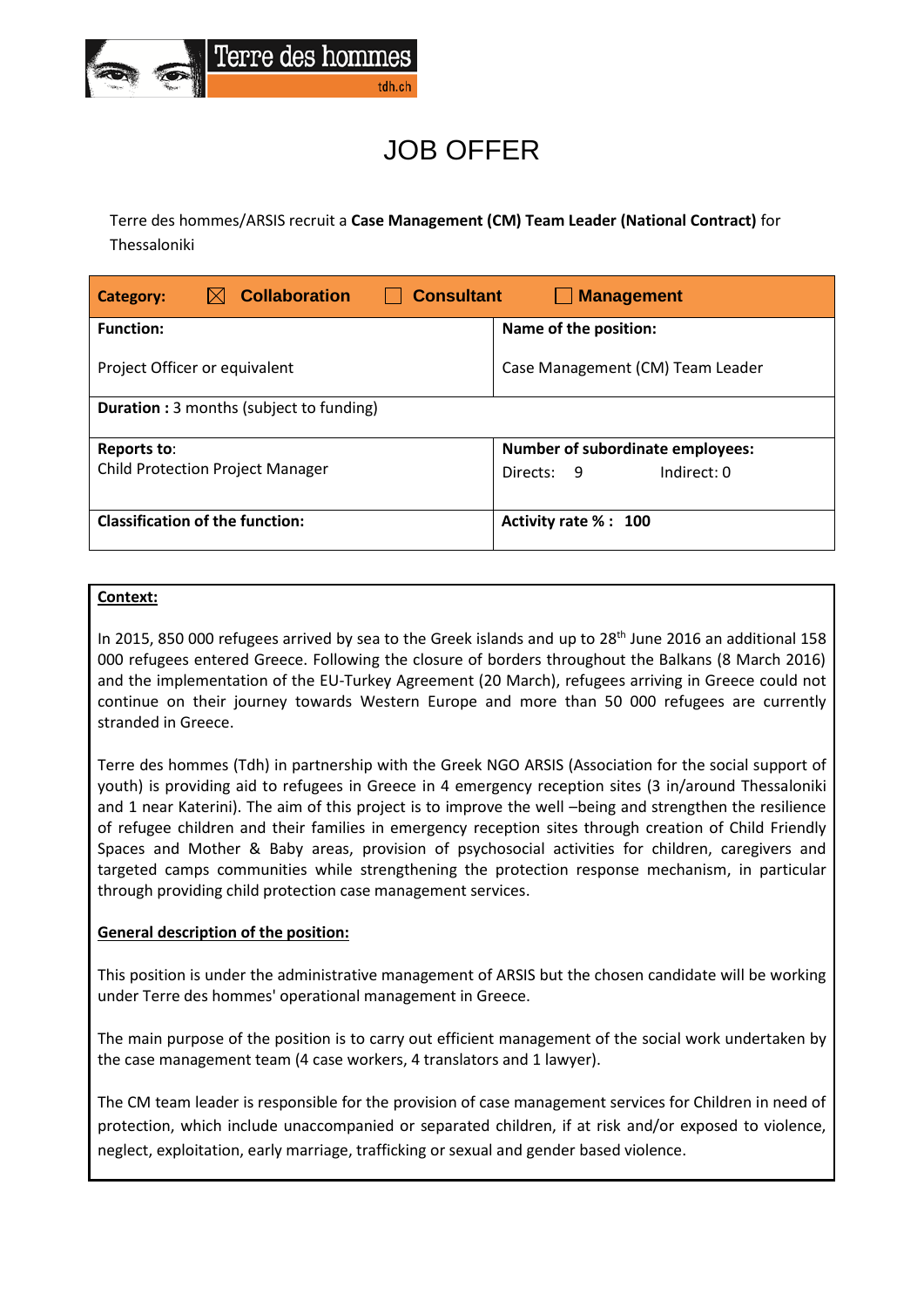

# **Key responsibilities :**

- **Development and supervision of a case management response for refugee children in need of protection in target locations**
	- $\circ$  Ensure the CP case management system implemented by Tdh/ARSIS field team is consistent with, aligned and where possible interlinked with existing Greek CP system and adheres to the main inter-agency standard operating procedures in case management and documentation
	- o Ensure initial and refresh trainings of caseworkers on the case management system put in place
	- o Provide daily guidance on case management activities to the caseworkers in location, in accordance with the standard tools and procedures
	- o Ensure that case management steps, documentation and referrals are happening in timely and quality manner
	- o Regularly update the mapping of specialized services for children and develop and maintain referral pathways allowing children in need of protection to access services
	- $\circ$  Ensure monitoring system and tools are in place for the follow-up of all CM activities and cases
	- o Ensure appropriate information management protocol is in place, particularly in terms of confidentiality of data
	- o Facilitate community mobilization and ownership for community-based self-help
	- o Ensure regular communication with the Protection Project Manager about updates, achievements and challenges through meetings, reports and ad hoc communication upon request and needs
	- o Support the Child Protection Project Manager with updating the work plan and following up the activities' budget.
	- o Organize evaluation process of the project activities for lessons learned exercise and reporting purposes

# **Child Protection**

- o Promote, and ensure project activities are on line with, child protection principles
- o Ensure the project activities are integrated in the Greek child protection system and humanitarian coordination practices and guidelines
- o Identify and propose trainings for her/his team related to child protection principles and best practices
- o Report serious cases of abuse on children identified by the project team to the management team. Strict confidentiality must be respected.

# **RH management**

- o Provide appropriate training, mentoring, coaching and capacity building of the team under her/his responsibility
- $\circ$  Organize team meetings and provide weekly program update and staff planning
- o Follow up staff attendances, leaves and provide monthly attendance sheets to her/his manager to facilitate payroll process
- $\circ$  Ensure regular feedback to the staff under her/his responsibility and appraisal process when needed
- o Support disciplinary measures application if needed

# **Coordination and representation**

o Work in close collaboration with ARSIS management team and other ARSIS' projects and departments